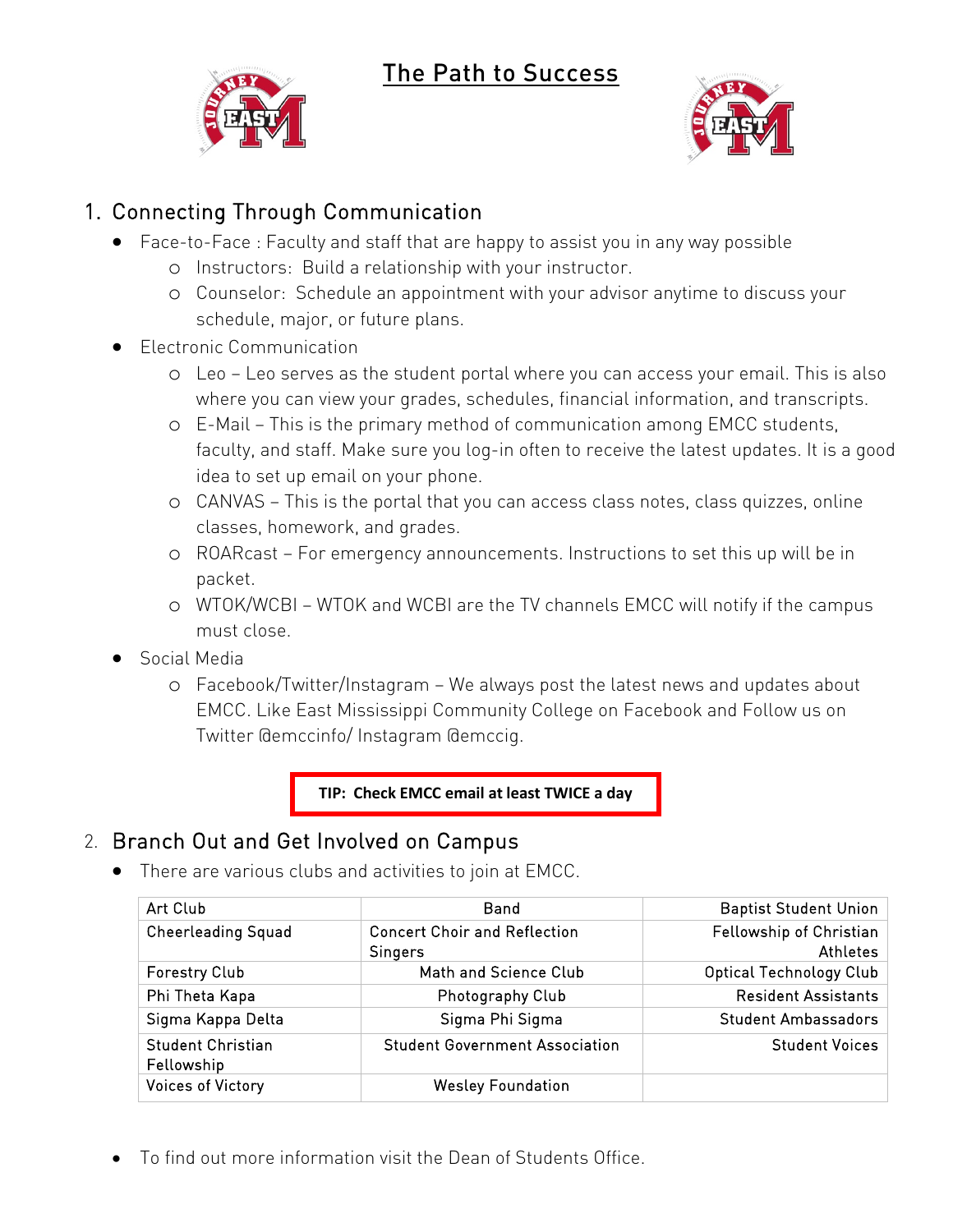**TIP: Join at least one organization the first semester of your freshman year**

### 3. Student Success

- Reading your schedule
	- o MW = Class on Monday and Wednesday
	- o TTH = Class on Tuesday and Thursday
	- $\circ$  M, T, W, TH, or  $F =$  Class only meets once a week
	- o Building names and room numbers are listed on the schedule next to each class
	- o Academic Advisor's Name is also listed on your schedule.

#### **TIP: Invest in a planner and get organized**

- Grade Point Average (GPA)
	- o Institutional Standard (2.5) Failure to meet institutional standard will result in the student being placed on probation or suspension.
		- $\mathcal Y$  Failure to maintain a 2.5 GPA can result in a student losing his/her institutional scholarships (ACT, Valedictorian/Salutatorian). Students are afforded a probationary semester to revive their GPA before an institutional scholarship is lost. If the GPA is not improved after one semester, the scholarship is completely lost. There is no probationary semester for Tuition Guarantee.
		- **M** If a student drops below 2.0 GPA, he/she can expect to have federal financial aid dropped (Pell Grant, Loans, work study).
		- Phi Theta Kappa (3.5) Students who achieve a 3.5 GPA one semester will be invited to join Phi Theta Kappa (PTK). Once a student is inducted, he/she must maintain a 3.25. PTK is an honor that is rewarded in the form of a scholarship at the university (i.e. MSU awards a two-year award, \$8,000 (\$2,000 per semester); MUW awards \$4,000 over two years).
- Absences
	- o Dropped after 5th absence for most classes. Career tech, nursing, and cosmetology have their own absence policy.
	- o Three tardies equal 1 absence.
- Withdrawing
	- $\circ$  W = Withdraw without penalty by a certain date
- Calendar of important dates Reference handout and [www.eastms.edu](http://www.eastms.edu/) for important deadlines. (Add/Drop dates, financial aid deadlines, withdrawal dates, graduation, etc.)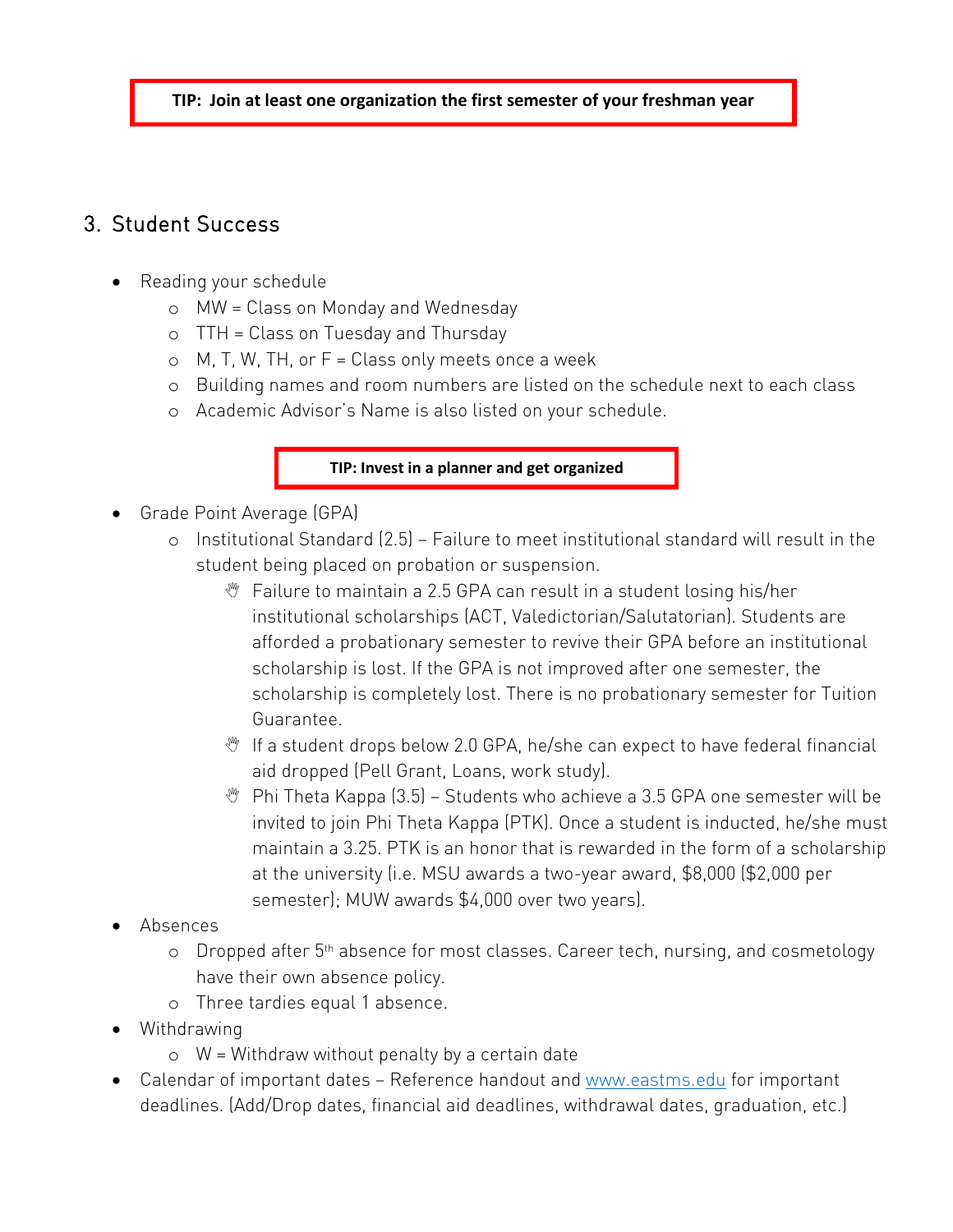## 4. Student Services

- Tutoring free tutoring is available on campus for English
	- o Writing center math lab, and other tutoring may be offered. Tip: don't be afraid to ask teachers for help. Study groups are very helpful.
- Disability Support Services Must self-identify for accommodations
	- o Tony Montgomery, Dean of Students
- Library Students have the availability to use the copy machine, study, research, and checkout books in the campus library. ID is required for book check-outs. Students may checkout books for a 2 week period. Students will be charged 0.25 cents per late day.
	- o Hours: 7:30 am-8:30 pm Monday Thursday; 7:30 am-4:30 pm Friday; Closed on Weekends
	- o Get ID made in the library (must be finalized in the business office)
	- o Replacement fee for a lost ID IS \$45.00
	- o Make sure your ID is with you at all times
- Bookstore
	- o Hours: 8:00 am 4:30 pm Monday Friday

**Tip: Take advantage of help early on**

### 5. Taking Care of Business

- Lion Central
	- o Withdrawing Make sure you register for more than 15 hours of classes just in case you need to drop a class. Students can't drop below 15 hours if they are receiving a scholarship from EMCC (16 hrs. are recommended to graduate on time).
	- o Submit transcripts, ACT scores, withdrawals and apply for graduation
	- o Receive basic information and sign paperwork with financial aid
	- o Must maintain full-time status (at least 12 hrs. for federal money; at least 15 hrs. for EMCC scholarships)

#### **Tip: Deadlines are important! Pay attention to dates.**

• Business Office